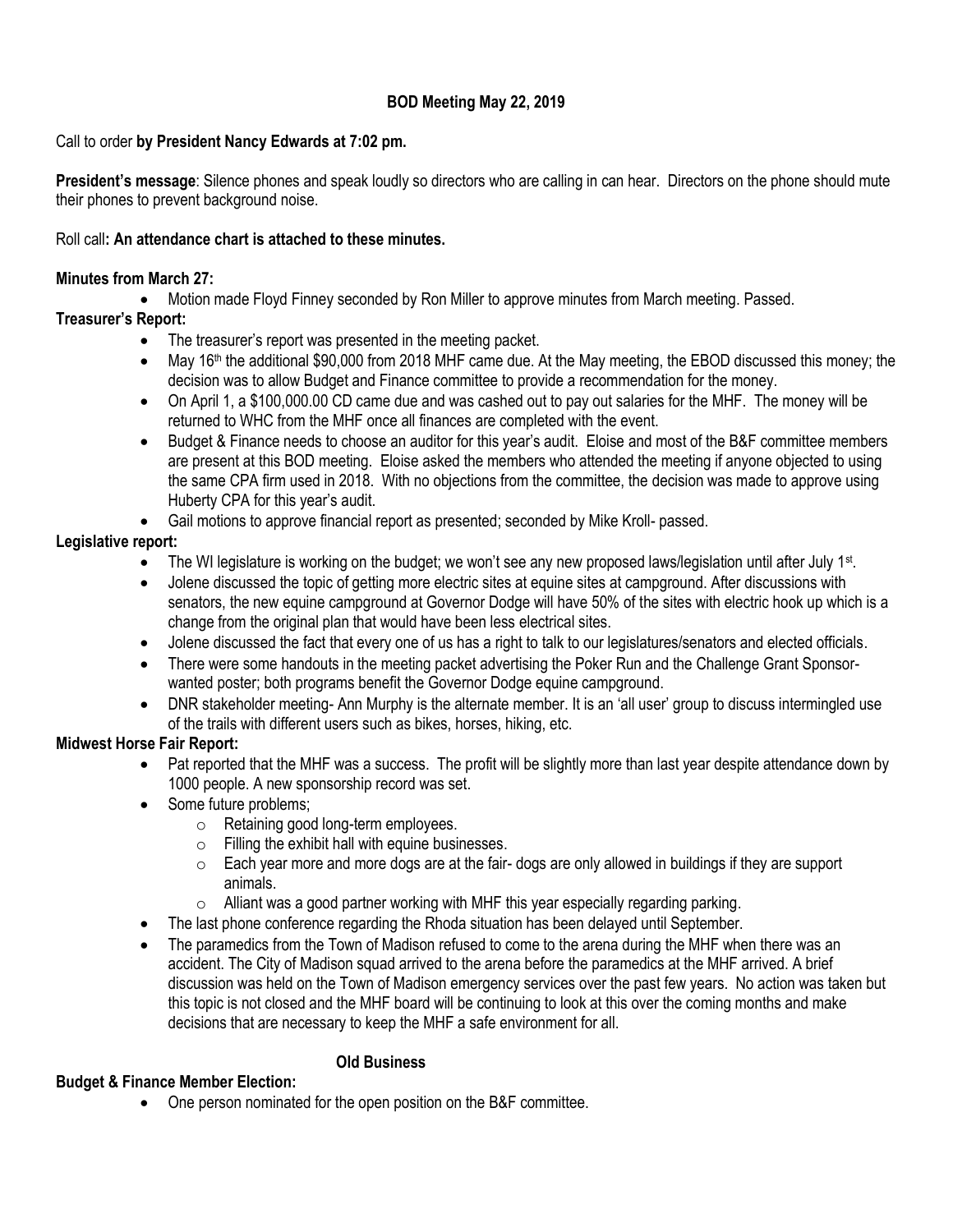Motion made by Lee Sacket to approve Jim Slovik by unanimous vote; seconded by Ron Miller- passed. Jim is the new member of B&F

# **Proposed Bylaw Voting on 3rd Attorney Recommended Bylaw Change:**

 The new bylaw change is included in the meeting packet- this change is just some wording changes which will then make the bylaws match the Articles of Incorporation wording. There was no discussion on the changes. Ron moves to approve the bylaw change as presented in the meeting packet; Ann Murphy seconds- passed.

#### **New Business**

### **Budget Review:**

- A review of the budget was led by Nancy Edwards and Eloise Simons. A vote to approve the budget will take place at the June meeting.
- \$10,000.00 was given to the Trails committee to start a Trail Capital Improvement fund for larger trail projects.
- \$15,000.00 was given to MHF for a new drag for the pavilion.
- \$9000 was given to the Championship Challenge for level III not-for -profits organizations for promotions
- \$10,000 was put aside for hosting the Horse Council Coalition in the fall of 2020.
- There is still \$35,000.00 left over. B&F is considering putting this money into a CD to be used for a future project.
- A discussion was held on district money; how it is awarded and what rolls over. Any profits made by the districts roll over into the next year. We will discuss this topic again in June.
- Review the budget before next month. Questions can be sent to Nancy, Eloise, Ron or any other B&F committee member.

# **PR Committee Recap from WHC Booth at the Midwest Horse Fair:**

- Bonnie Shepherd gave a report on the booth. The booth did well with traffic. We took in about a dozen memberships; the booth helps with public relations with the crowd.
- Ann Murphy had the WHC booth at the UW-Serious Horse Owners seminar last week. Everyone who attended the seminar stopped at the booth- about 45 people.
- PR group will be at the Farm Tech days on July 23-25. Thursday is covered personal to cover the booth but we still need some coverage for the other days. Contact Bonnie Shepard if you are interested in helping.

# **Update/Thank You to WHC Sponsorship/Grant Committee for Drysuit Funds:**

 Ann Murphy discussed the training for large animal in water rescue that was recently held in WI. Dry suits were purchased for the event for the rescuers to wear when going into the cold water to perform a rescue. The training was challenging but a success as they were able to rescue a manikin horse; the rescue training did present bring some challenges to light such as a horse with a long tail presents some problems for boats with motors- the boats need to stay away from the tail to prevent tangling.

# **DNR Stakeholders Council Meeting Report/Recap:**

 Ann is on the governor's council for the stakeholder's council to represent equines. The groups discussed different topics and learned what other groups needs/wants are. Alice William, a level II member with WHC is also on the council.

# **Coalition of State Horse Councils- 2020 Fall Meeting:**

 We will be hosting the Coalition in 2020. We need to start planning. Anyone interested in helping with the planning should contact Nancy.

# **Other:**

- Nancy received a call from Larry discussing the changes at the Walworth County fairgrounds. There are some flyers available for anyone interested. It is a big facility to hold shows and other equine events. They have an 80 acre campground for equines with electric and water hookups.
- Pat Brown reminded everyone that there is a Poker Run at the Governor Knowles Park. A committee has been formed with the DNR to get better access to trails and trail upkeep and the money will assist with those improvements.
- Cal Larson reported on the Clydesdale sale in April that he and Judy attended. Cal and Judy Larson were recognized at the meeting and inducted into the Hall of Fame. Congratulations!
- Jan Pieper reports that the dog issue mentioned in the MHF report is also a problem at county fairs. There are strict rules regarding companion animals and if the rules are not followed the person with the dog can be asked to leave the event.